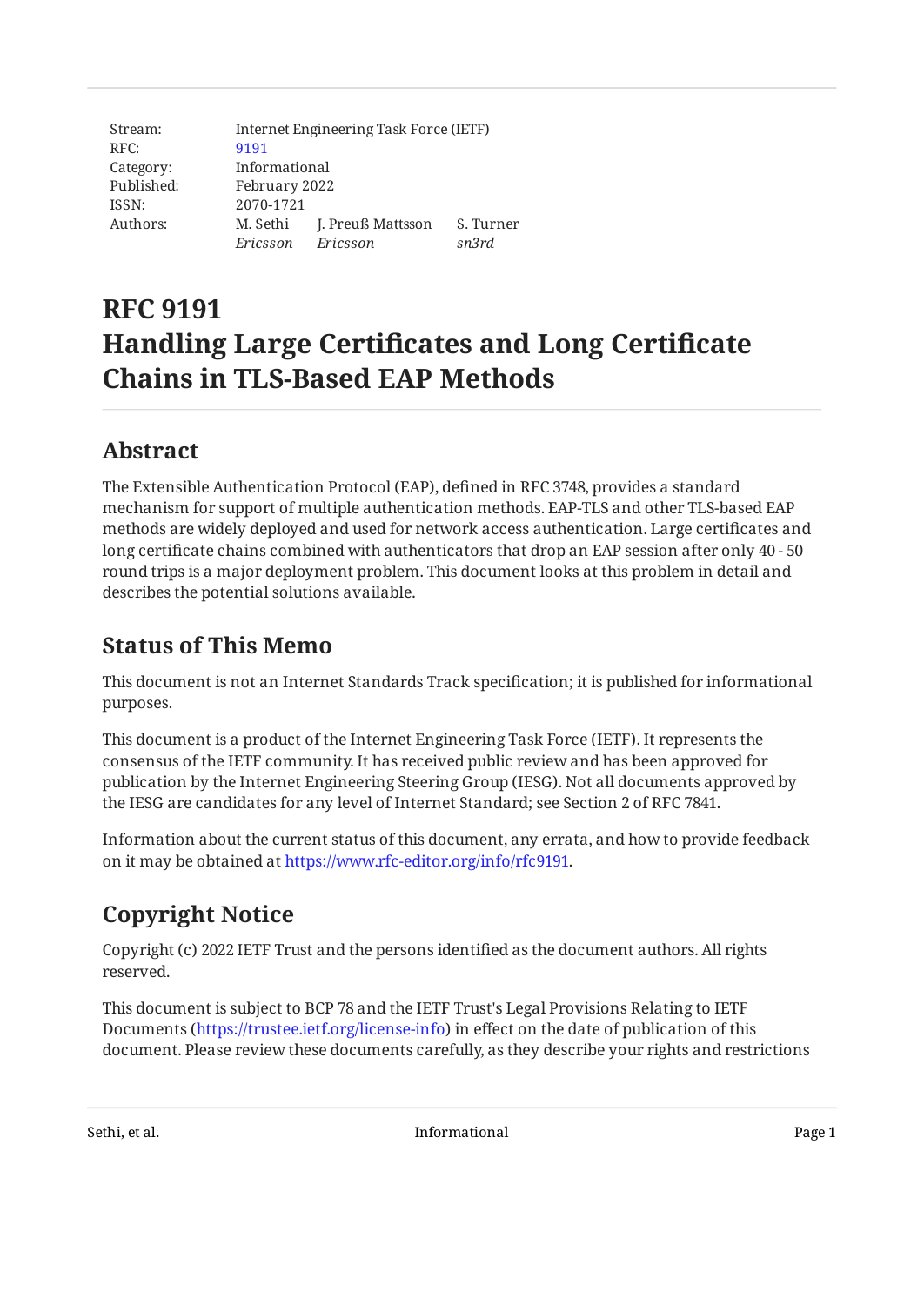with respect to this document. Code Components extracted from this document must include Revised BSD License text as described in Section 4.e of the Trust Legal Provisions and are provided without warranty as described in the Revised BSD License.

### <span id="page-1-0"></span>**[Table of Contents](#page-1-0)**

- [1](#page-2-0). [Introduction](#page-2-0)
- [2](#page-3-0). [Terminology](#page-3-0)
- [3](#page-3-1). [Experience with Deployments](#page-3-1)
- [4](#page-4-0). [Handling of Large Certi](#page-4-0)ficates and Long Certificate Chains
	- [4.1.](#page-4-1) Updating Certifi[cates and Certi](#page-4-1)ficate Chains
		- [4.1.1](#page-4-2). [Guidelines for Certi](#page-4-2)ficates
		- [4.1.2](#page-5-0). [Pre-distributing and Omitting CA Certi](#page-5-0)ficates
		- [4.1.3](#page-5-1). [Using Fewer Intermediate Certi](#page-5-1)ficates
	- [4.2.](#page-6-0) [Updating TLS and EAP-TLS Code](#page-6-0)
		- [4.2.1](#page-6-1). [URLs for Client Certi](#page-6-1)ficates
		- [4.2.2](#page-6-2). [Caching Certi](#page-6-2)ficates
		- [4.2.3](#page-6-3). [Compressing Certi](#page-6-3)ficates
		- [4.2.4](#page-7-0). [Compact TLS 1.3](#page-7-0)
		- [4.2.5](#page-7-1). [Suppressing Intermediate Certi](#page-7-1)ficates
		- [4.2.6](#page-7-2). [Raw Public Keys](#page-7-2)
		- [4.2.7](#page-8-0). New Certifi[cate Types and Compression Algorithms](#page-8-0)
	- [4.3.](#page-8-1) [Updating Authenticators](#page-8-1)
- [5](#page-8-2). [IANA Considerations](#page-8-2)
- [6](#page-8-3). [Security Considerations](#page-8-3)
- [7](#page-9-0). [References](#page-9-0)
	- [7.1.](#page-9-1) [Normative References](#page-9-1)
	- [7.2.](#page-9-2) [Informative References](#page-9-2)

#### [Acknowledgements](#page-11-0)

[Authors' Addresses](#page-11-1)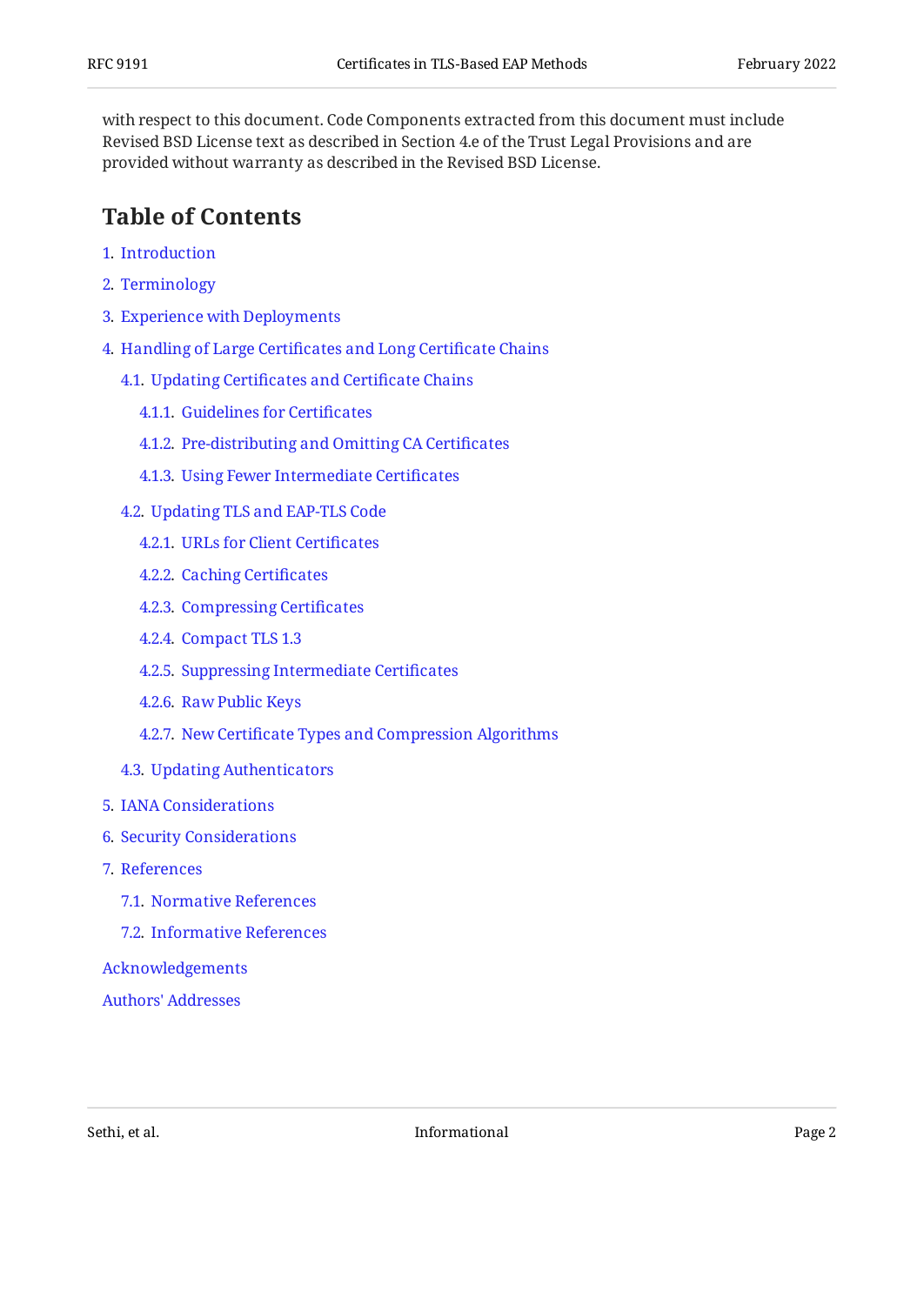# <span id="page-2-0"></span>**[1. Introduction](#page-2-0)**

The Extensible Authentication Protocol (EAP), defined in [[RFC3748\]](#page-9-3), provides a standard mechanism for support of multiple authentication methods. EAP-TLS [RFC5216] [RFC9190] relies on TLS [RFC8446] to provide strong mutual authentication with certificates [RFC5280] and is widely deployed and often used for network access authentication. There are also many other standardized TLS-based EAP methods such as Flexible Authentication via Secure Tunneling (EAP-FAST) [RFC4851], Tunneled Transport Layer Security (EAP-TTLS) [RFC5281], the Tunnel Extensible Authentication Protocol (TEAP) [RFC7170], as well as several vendor-specific EAP methods such as the Protected Extensible Authentication Protocol (PEAP) [PEAP].

Certificates in EAP deployments can be relatively large, and the certificate chains can be long. Unlike the use of TLS on the web, where typically only the TLS server is authenticated, EAP-TLS deployments typically authenticate both the EAP peer and the EAP server. Also, from deployment experience, EAP peers typically have longer certificate chains than servers. This is because EAP peers often follow organizational hierarchies and tend to have many intermediate certificates. Thus, EAP-TLS authentication usually involves exchange of significantly more octets than when TLS is used as part of HTTPS.

[Section 3.1](https://www.rfc-editor.org/rfc/rfc3748#section-3.1) of [\[RFC3748\]](#page-9-3) states that EAP implementations can assume a Maximum Transmission Unit (MTU) of at least 1020 octets from lower layers. The EAP fragment size in typical deployments is just 1020 - 1500 octets (since the maximum Ethernet frame size is ~ 1500 bytes). Thus, EAP-TLS authentication needs to be fragmented into many smaller packets for transportation over the lower layers. Such fragmentation not only can negatively affect the latency, but also results in other challenges. For example, some EAP authenticator (e.g., an access point) implementations will drop an EAP session if it has not finished after 40 - 50 round trips. This is a major problem and means that, in many situations, the EAP peer cannot perform network access authentication even though both the sides have valid credentials for successful authentication and key derivation.

Not all EAP deployments are constrained by the MTU of the lower layer. For example, some implementations support EAP over Ethernet "jumbo" frames that can easily allow very large EAP packets. Larger packets will naturally help lower the number of round trips required for successful EAP-TLS authentication. However, deployment experience has shown that these jumbo frames are not always implemented correctly. Additionally, EAP fragment size is also restricted by protocols such as RADIUS [RFC2865], which are responsible for transporting EAP messages between an authenticator and an EAP server. RADIUS can generally transport only about 4000 octets of EAP in a single message (the maximum length of a RADIUS packet is restricted to 4096 octets in [RFC2865]).

This document looks at related work and potential tools available for overcoming the deployment challenges induced by large certificates and long certificate chains. It then discusses the solutions available to overcome these challenges. Many of the solutions require TLS 1.3 [[RFC8446\]](#page-9-6). The IETF has standardized EAP-TLS 1.3 [RFC9190] and is working on specifications such as [\[TLS-EAP-TYPES](#page-11-2)] for how other TLS-based EAP methods use TLS 1.3.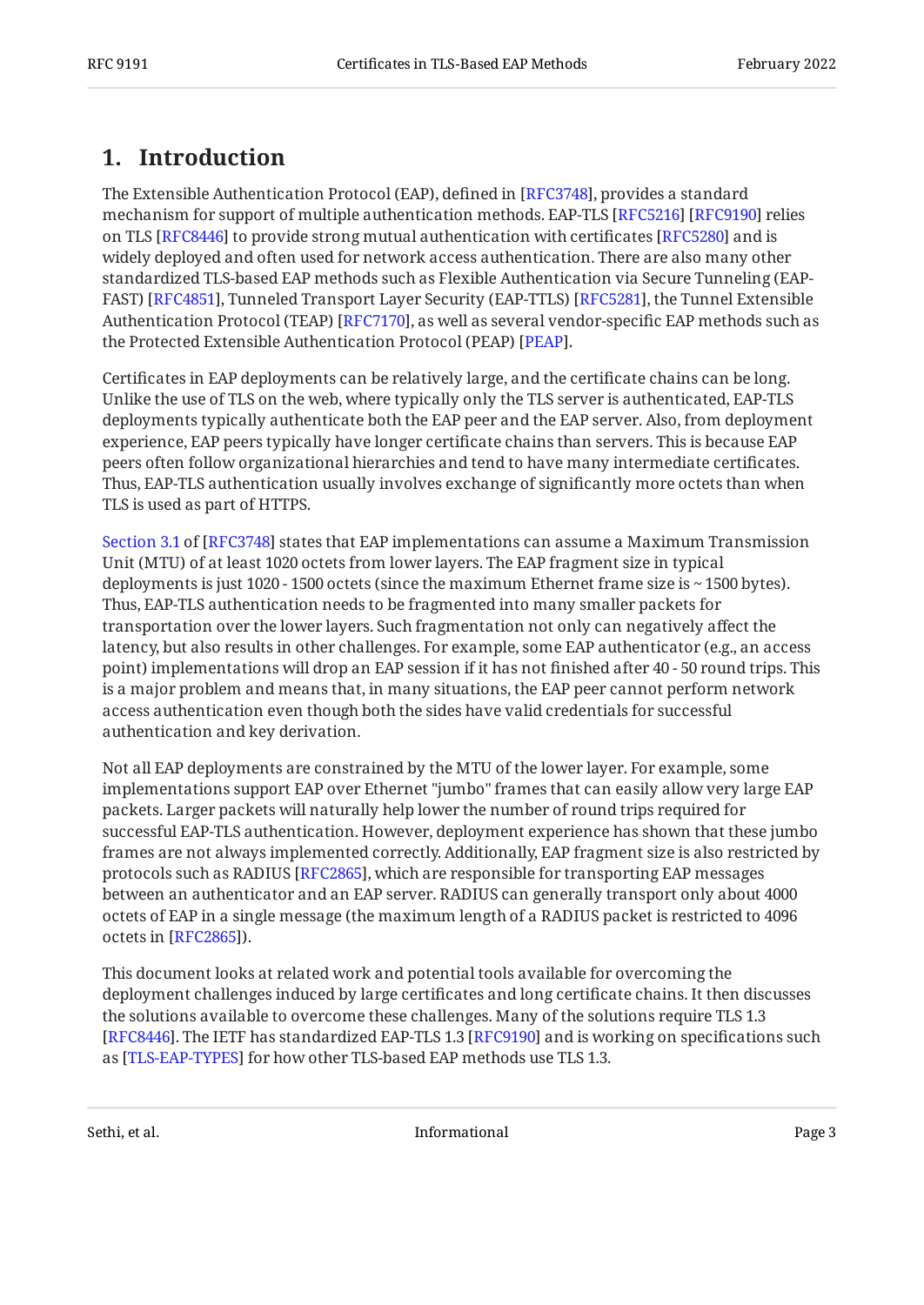# <span id="page-3-0"></span>**[2. Terminology](#page-3-0)**

The key words "MUST", "MUST NOT", "REQUIRED", "SHALL", "SHALL NOT", "SHOULD", "SHOULD NOT", "**RECOMMENDED", "NOT RECOMMENDED", "MAY",** and "OPTIONAL" in this document are to be interpreted as described in BCP 14 [RFC2119] [RFC8174] when, and only when, they appear in all capitals, as shown here.

Readers are expected to be familiar with the terms and concepts used in EAP [RFC3748], EAP-TLS [[RFC5216\]](#page-9-4), and TLS [RFC8446]. In particular, this document frequently uses the following terms as they have been defined in  $[RFC5216]$ :

- Authenticator: The entity initiating EAP authentication. Typically implemented as part of a network switch or a wireless access point.
- EAP peer: The entity that responds to the authenticator. In [IEEE-802.1X], this entity is known as the supplicant. In EAP-TLS, the EAP peer implements the TLS client role.
- EAP server: The entity that terminates the EAP authentication method with the peer. In the case where no backend authentication server is used, the EAP server is part of the authenticator. In the case where the authenticator operates in pass-through mode, the EAP server is located on the backend authentication server. In EAP-TLS, the EAP server implements the TLS server role.

<span id="page-3-1"></span>The document additionally uses the terms "trust anchor" and "certification path" defined in . [[RFC5280\]](#page-9-7)

# **[3. Experience with Deployments](#page-3-1)**

As stated earlier, the EAP fragment size in typical deployments is just 1020 - 1500 octets. A certificate can, however, be large for a number of reasons:

- It can have a long Subject Alternative Name field. •
- It can have long Public Key and Signature fields. •
- $\bullet$  It can contain multiple object identifiers (OIDs) that indicate the permitted uses of the certificateas noted in Section 5.3 of [RFC5216]. Most implementations verify the presence of these OIDs for successful authentication.
- $\bullet$  It can contain multiple organization naming fields to reflect the multiple group memberships of a user (in a client certificate).

A certificate chain (called a certification path in [\[RFC5280\]](#page-9-7)) in EAP-TLS can commonly have 2 - 6 intermediate certificates between the end-entity certificate and the trust anchor.

The size of certificates (and certificate chains) may also increase manyfold in the future with the introduction of post-quantum cryptography. For example, lattice-based cryptography would have public keys of approximately 1000 bytes and signatures of approximately 2000 bytes.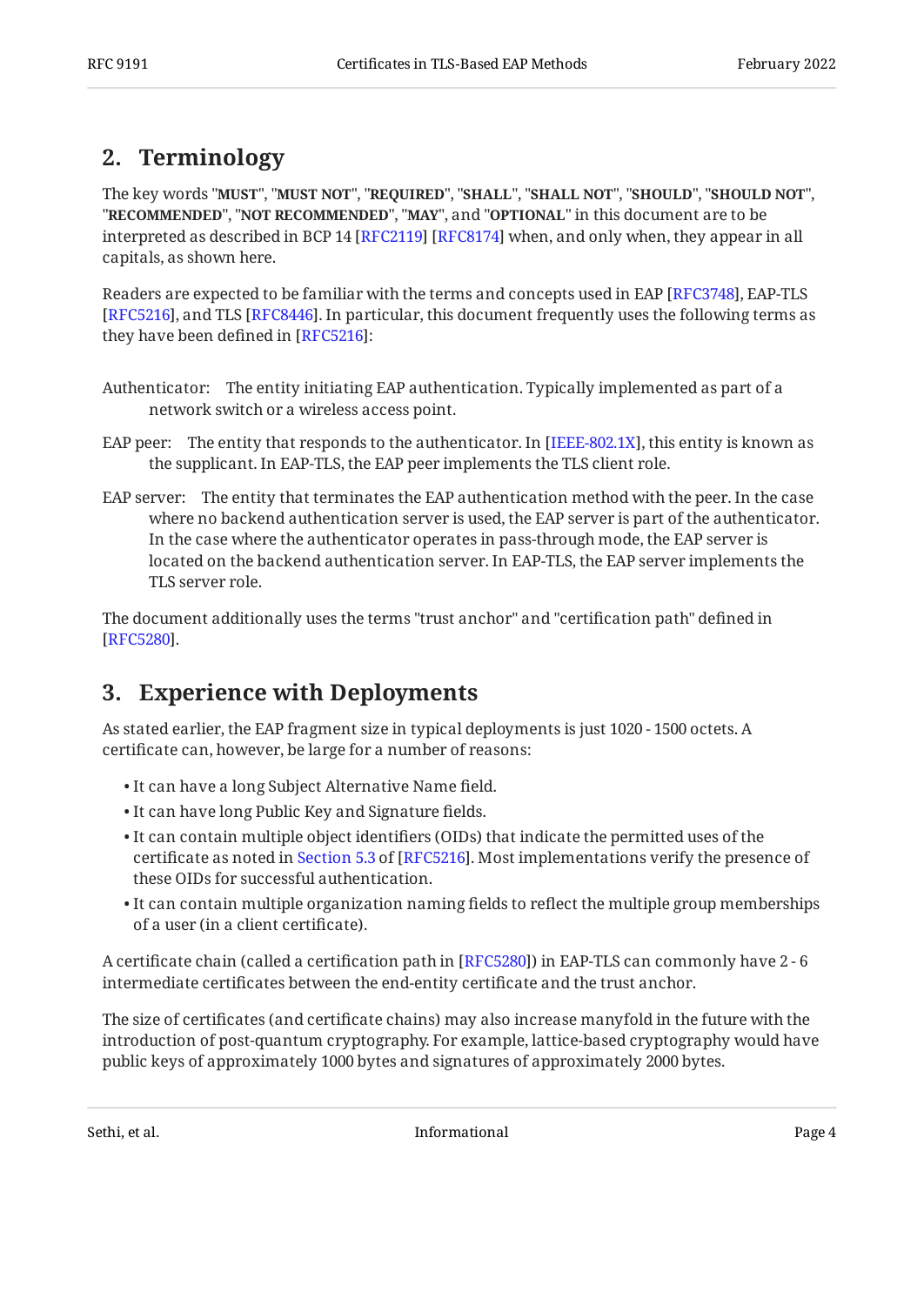Many access point implementations drop EAP sessions that do not complete within 40 - 50 round trips. This means that if the chain is larger than ~ 60 kilobytes, EAP-TLS authentication cannot complete successfully in most deployments.

# <span id="page-4-0"></span>**[4. Handling of Large Certi](#page-4-0)ficates and Long Certificate Chains**

This section discusses some possible alternatives for overcoming the challenge of large certificates and long certificate chains in EAP-TLS authentication. [Section 4.1](#page-4-1) considers recommendations that require an update of the certificates or certificate chains used for EAP-TLS authentication without requiring changes to the existing EAP-TLS code base. It also provides some guidelines that should be followed when issuing certificates for use with EAP-TLS. [Section 4.2](#page-6-0) considers recommendations that rely on updates to the EAP-TLS implementations and can be deployed with existing certificates. Finally, [Section 4.3](#page-8-1) briefly discusses what could be done to update or reconfigure authenticators when it is infeasible to replace deployed components giving a solution that can be deployed without changes to existing certificates or code.

### <span id="page-4-1"></span>**[4.1. U](#page-4-1)pdating Certifi[cates and Certi](#page-4-1)ficate Chains**

Many IETF protocols now use elliptic curve cryptography (ECC) [RFC6090] for the underlying cryptographic operations. The use of ECC can reduce the size of certificates and signatures. For example, at a 128-bit security level, the size of a public key with traditional RSA is about 384 bytes, while the size of a public key with ECC is only 32-64 bytes. Similarly, the size of a digital signature with traditional RSA is 384 bytes, while the size is only 64 bytes with the elliptic curve digital signature algorithm (ECDSA) and the Edwards-curve digital signature algorithm (EdDSA) [[RFC8032\]](#page-10-4). Using certificates that use ECC can reduce the number of messages in EAP-TLS authentication, which can alleviate the problem of authenticators dropping an EAP session because of too many round trips. In the absence of a standard application profile specifying otherwise, TLS 1.3 [RFC8446] requires implementations to support ECC. New cipher suites that use ECC are also specified for TLS 1.2 [RFC8422]. Using ECC-based cipher suites with existing code can significantly reduce the number of messages in a single EAP session.

#### <span id="page-4-2"></span>**[4.1.1. Guidelines for Certi](#page-4-2)ficates**

The general guideline of keeping the certificate size small by not populating fields with excessive information can help avert the problems of failed EAP-TLS authentication. More specific recommendations for certificates used with EAP-TLS are as follows:

- $\bullet$  Object Identifier (OID) is an ASN.1 data type that defines unique identifiers for objects. The OID's ASN.1 value, which is a string of integers, is then used to name objects to which they relate. The Distinguished Encoding Rules (DER) specify that the first two integers always occupy one octet and subsequent integers are base-128 encoded in the fewest possible octets. OIDs are used lavishly in X.509 certificates [RFC5280] and while not all can be avoided, e.g., OIDs for extensions or algorithms and their associate parameters, some are well within the certificate issuer's control:
- Each naming attribute in a DN (Distinguished Name) has one. DNs are used in the issuer and subject fields as well as numerous extensions. A shallower name will be smaller, e.g.,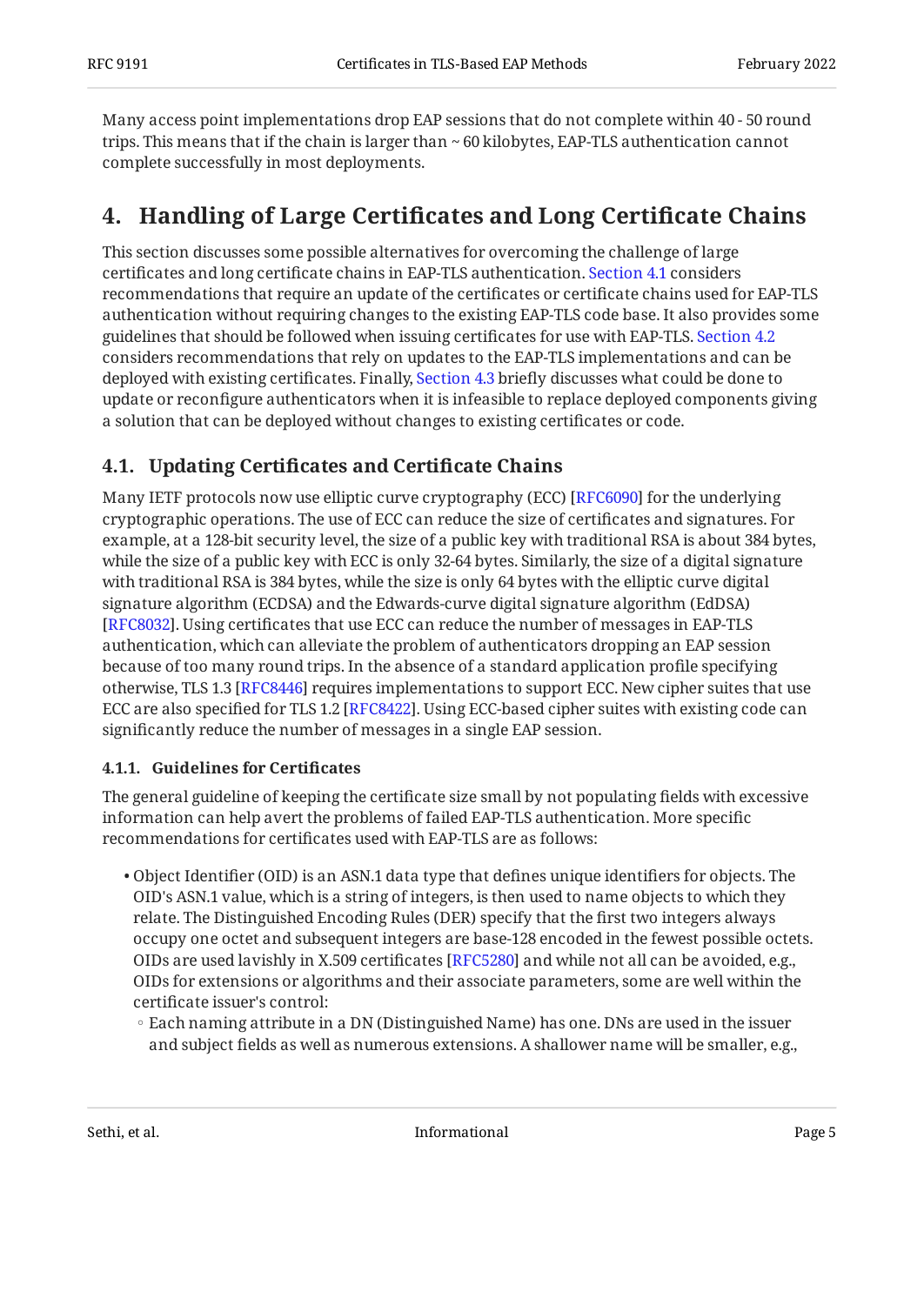C=FI, O=Example, SN=B0A123499EFC as against C=FI, O=Example, OU=Division 1, SOPN=Southern Finland, CN=Coolest IoT Gadget Ever, and SN=B0A123499EFC.

- Every certificate policy (and qualifier) and any mappings to another policy uses identifiers. Consider carefully what policies apply.
- DirectoryString and GeneralName types are used extensively to name things, e.g., the DN naming attribute O= (the organizational naming attribute) DirectoryString includes "Example" for the Example organization and uniformResourceIdentifier can be used to indicate the location of the Certificate Revocation List (CRL), e.g., "http://crl.example.com/ sfig2s1-128.crl", in the CRL Distribution Point extension. For these particular examples, each character is a single byte. For some non-ASCII character strings, characters can be several bytes. Obviously, the names need to be unique, but there is more than one way to accomplish this without long strings. This is especially true if the names are not meant to be meaningful to users.
- $\bullet$  Extensions are necessary to comply with [\[RFC5280\]](#page-9-7), but the vast majority are optional. Include only those that are necessary to operate.
- $\bullet$  As stated earlier, certificate chains of the EAP peer often follow organizational hierarchies. In such cases, information in intermediate certificates (such as postal addresses) do not provide any additional value and they can be shortened (for example, only including the department name instead of the full postal address).

#### <span id="page-5-0"></span>**[4.1.2. Pre-distributing and Omitting CA Certi](#page-5-0)ficates**

The TLS Certificate message conveys the sending endpoint's certificate chain. TLS allows endpoints to reduce the size of the Certificate message by omitting certificates that the other endpoint is known to possess. When using TLS 1.3, all certificates that specify a trust anchor knownby the other endpoint may be omitted (see Section  $4.4.2$  of [RFC8446]). When using TLS 1.2  $\,$ or earlier, only the self-signed certificate that specifies the root certificate authority may be omitted(see Section 7.4.2 of [RFC5246]). Therefore, updating TLS implementations to version 1.3 can help to significantly reduce the number of messages exchanged for EAP-TLS authentication. The omitted certificates need to be pre-distributed independently of TLS, and the TLS implementations need to be configured to omit these pre-distributed certificates.

#### <span id="page-5-1"></span>**[4.1.3. Using Fewer Intermediate Certi](#page-5-1)ficates**

The EAP peer certificate chain does not have to mirror the organizational hierarchy. For successful EAP-TLS authentication, certificate chains **SHOULD NOT** contain more than 4 intermediate certificates.

Administrators responsible for deployments using TLS-based EAP methods can examine the certificate chains and make rough calculations about the number of round trips required for successful authentication. For example, dividing the total size of all the certificates in the peer and server certificate chain (in bytes) by 1020 bytes will indicate the number of round trips required. If this number exceeds 50, then administrators can expect failures with many common authenticator implementations.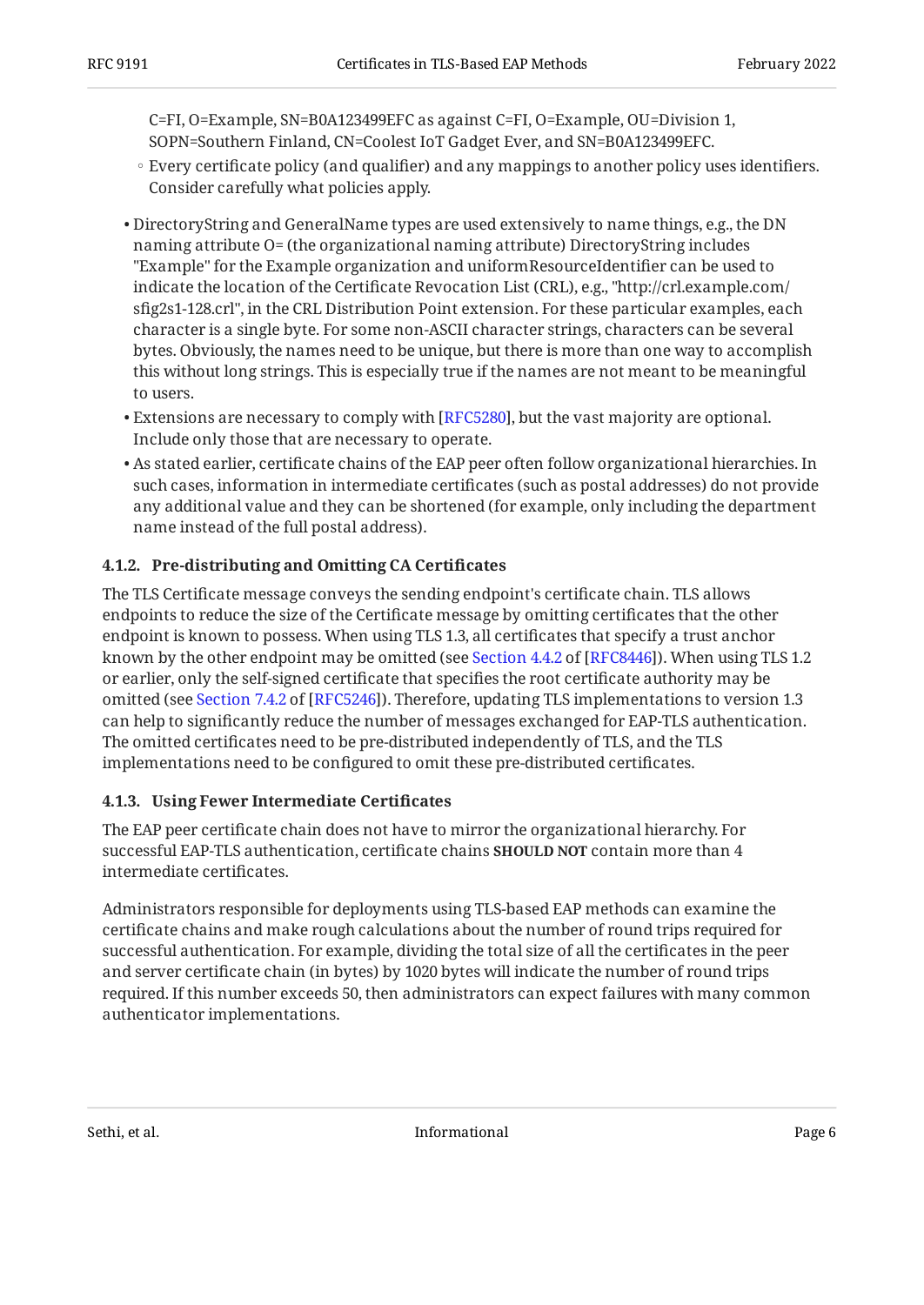### <span id="page-6-0"></span>**[4.2. Updating TLS and EAP-TLS Code](#page-6-0)**

This section discusses how the fragmentation problem can be avoided by updating the underlying TLS or EAP-TLS implementation. Note that in some cases, the new feature may already be implemented in the underlying library and simply needs to be enabled.

#### <span id="page-6-1"></span>**[4.2.1. URLs for Client Certi](#page-6-1)ficates**

[[RFC6066\]](#page-10-6) defines the "client\_certificate\_url" extension, which allows TLS clients to send a sequence of Uniform Resource Locators (URLs) instead of the client certificate chain. URLs can refer to a single certificate or a certificate chain. Using this extension can curtail the amount of fragmentation in EAP deployments thereby allowing EAP sessions to successfully complete.

#### <span id="page-6-2"></span>**[4.2.2. Caching Certi](#page-6-2)ficates**

The TLS Cached Information Extension [RFC7924] specifies an extension where a server can exclude transmission of certificate information cached in an earlier TLS handshake. The client and the server would first execute the full TLS handshake. The client would then cache the certificate provided by the server. When the TLS client later connects to the same TLS server without using session resumption, it can attach the "cached\_info" extension to the ClientHello message. This would allow the client to indicate that it has cached the certificate. The client would also include a fingerprint of the server certificate chain. If the server's certificate has not changed, then the server does not need to send its certificate and the corresponding certificate chain again. In case information has changed, which can be seen from the fingerprint provided by the client, the certificate payload is transmitted to the client to allow the client to update the cache. The extension, however, necessitates a successful full handshake before any caching. This extension can be useful when, for example, a successful authentication between an EAP peer and EAP server has occurred in the home network. If authenticators in a roaming network are stricter at dropping long EAP sessions, an EAP peer can use the Cached Information Extension to reduce the total number of messages.

However, if all authenticators drop the EAP session for a given EAP peer and EAP server combination, a successful full handshake is not possible. An option in such a scenario would be to cache validated certificate chains even if the EAP-TLS exchange fails, but such caching is currently not specified in [[RFC7924\]](#page-10-7).

#### <span id="page-6-3"></span>**[4.2.3. Compressing Certi](#page-6-3)ficates**

The TLS Working Group has standardized an extension for TLS 1.3 [RFC8879] that allows compression of certificates and certificate chains during full handshakes. The client can indicate support for compressed server certificates by including this extension in the ClientHello message. Similarly, the server can indicate support for compression of client certificates by including this extension in the CertificateRequest message. While such an extension can alleviate the problem of excessive fragmentation in EAP-TLS, it can only be used with TLS version 1.3 and higher. Deployments that rely on older versions of TLS cannot benefit from this extension.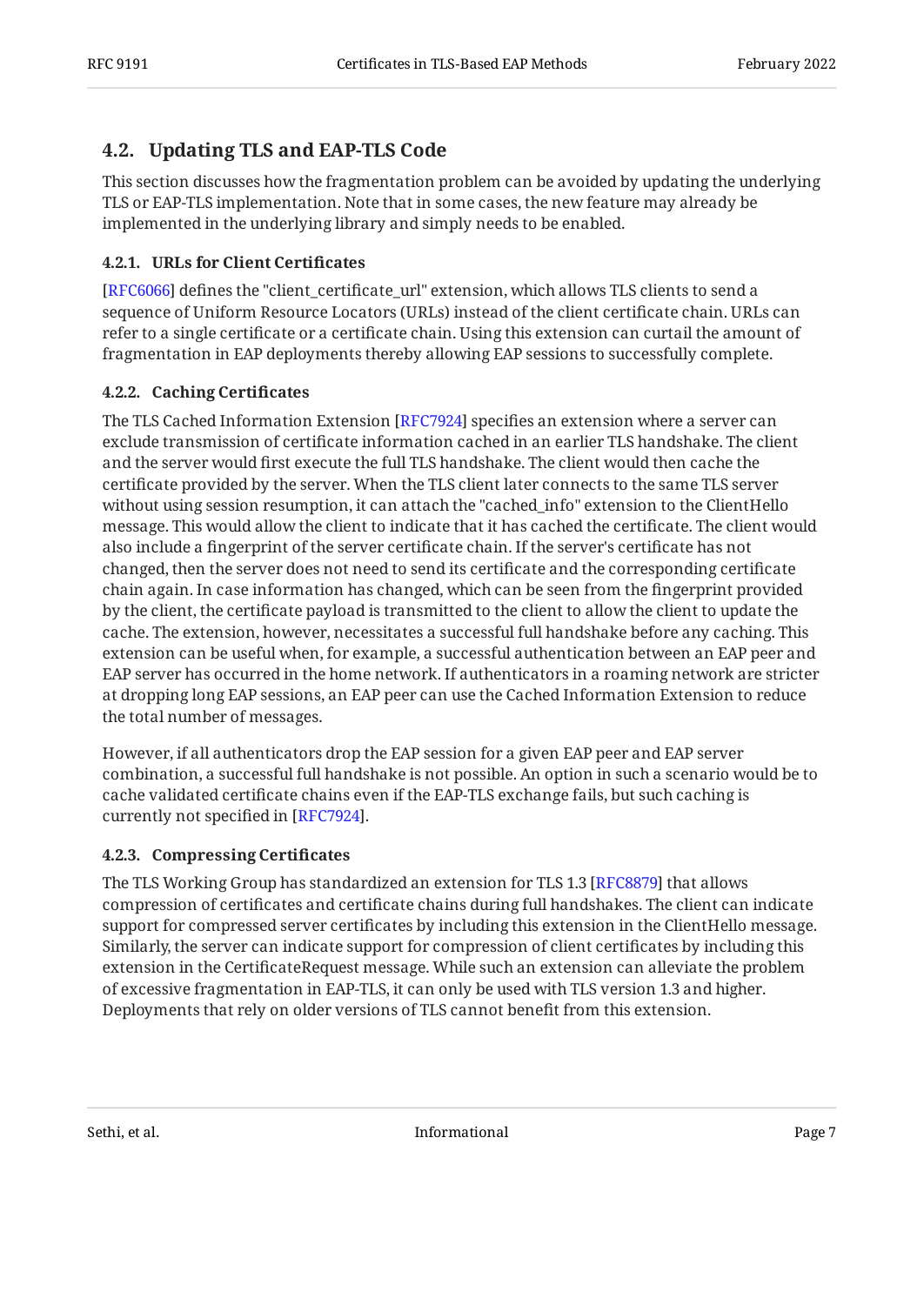#### <span id="page-7-0"></span>**[4.2.4. Compact TLS 1.3](#page-7-0)**

[[cTLS](#page-10-8)] defines a "compact" version of TLS 1.3 and reduces the message size of the protocol by removing obsolete material and using more efficient encoding. It also defines a compression profile with which either side can define a dictionary of "known certificates". Thus, cTLS could provide another mechanism for EAP-TLS deployments to reduce the size of messages and avoid excessive fragmentation.

#### <span id="page-7-1"></span>**[4.2.5. Suppressing Intermediate Certi](#page-7-1)ficates**

For a client that has all intermediate certificates in the certificate chain, having the server send intermediates in the TLS handshake increases the size of the handshake unnecessarily. [[TLS-SIC\]](#page-11-5) proposes an extension for TLS 1.3 that allows a TLS client that has access to the complete set of published intermediate certificates to inform servers of this fact so that the server can avoid sending intermediates, reducing the size of the TLS handshake. The mechanism is intended to be complementary with certificate compression.

The Authority Information Access (AIA) extension specified in [RFC5280] can be used with endentity and CA certificates to access information about the issuer of the certificate in which the extension appears. For example, it can be used to provide the address of the Online Certificate Status Protocol (OCSP) responder from where revocation status of the certificate (in which the extension appears) can be checked. It can also be used to obtain the issuer certificate. Thus, the AIA extension can reduce the size of the certificate chain by only including a pointer to the issuer certificate instead of including the entire issuer certificate. However, it requires the side receiving the certificate containing the extension to have network connectivity (unless the information is already cached locally). Naturally, such indirection cannot be used for the server certificate (since EAP peers in most deployments do not have network connectivity before authentication and typically do not maintain an up-to-date local cache of issuer certificates).

#### <span id="page-7-2"></span>**[4.2.6. Raw Public Keys](#page-7-2)**

[[RFC7250\]](#page-10-9) defines a new certificate type and TLS extensions to enable the use of raw public keys for authentication. Raw public keys use only a subset of information found in typical certificates and are therefore much smaller in size. However, raw public keys require an out-of-band mechanism to bind the public key with the entity presenting the key. Using raw public keys will obviously avoid the fragmentation problems resulting from large certificates and long certificate chains. Deployments can consider their use as long as an appropriate out-of-band mechanism for binding public keys with identifiers is in place. Naturally, deployments will also need to consider the challenges of revocation and key rotation with the use of raw public keys.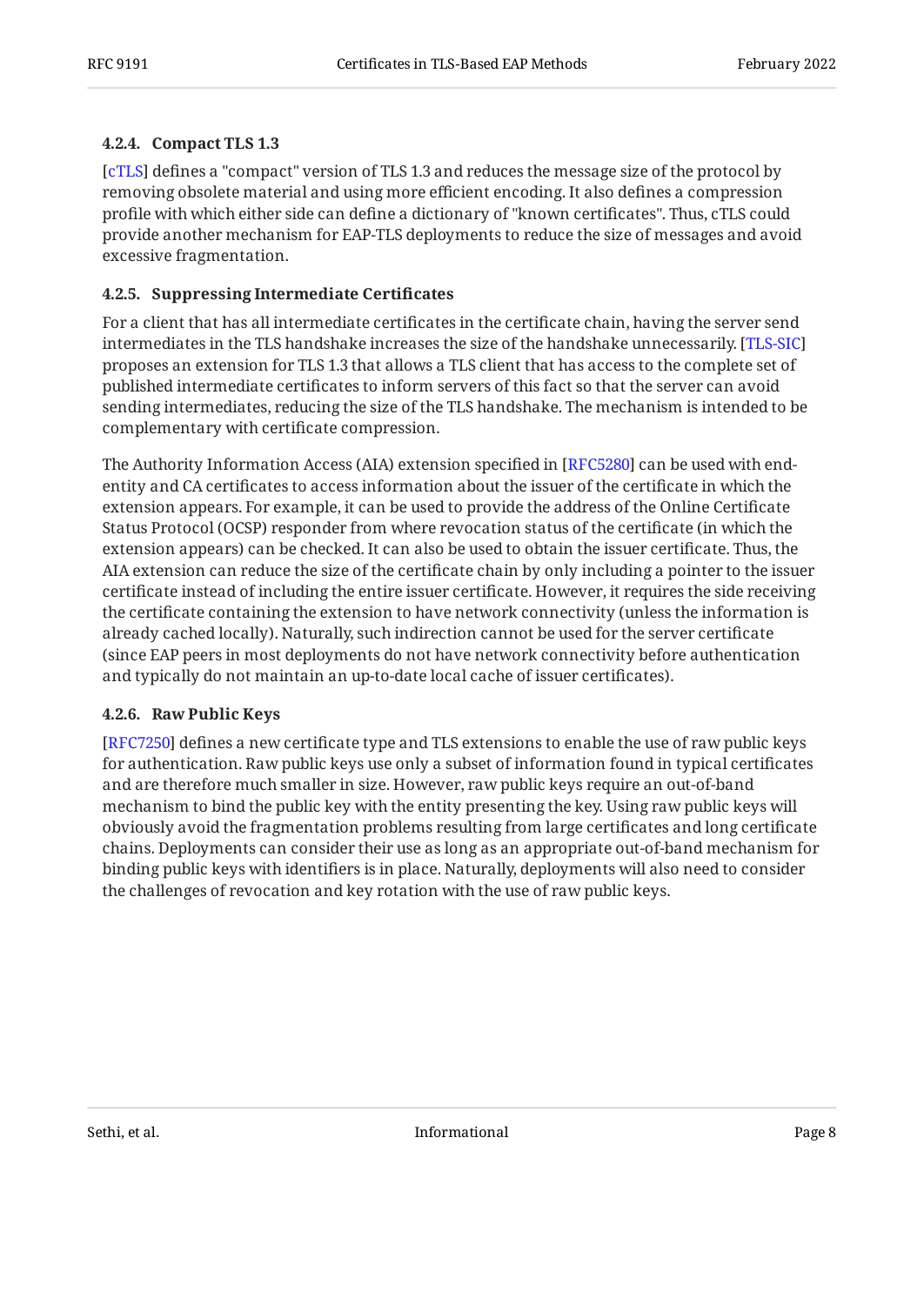#### <span id="page-8-0"></span>**[4.2.7. N](#page-8-0)ew Certifi[cate Types and Compression Algorithms](#page-8-0)**

There is ongoing work to specify new certificate types that are smaller than traditional X.509 certificates. For example, [CBOR-CERT] defines a Concise Binary Object Representation (CBOR) [[RFC8949\]](#page-11-6) encoding of X.509 Certificates. The CBOR encoding can be used to compress existing X. 509 certificates or for natively signed CBOR certificates. [TLS-CWT] registers a new TLS Certificate type that would enable TLS implementations to use CBOR Web Tokens (CWTs) [RFC8392] as certificates. While these are early initiatives, future EAP-TLS deployments can consider the use of these new certificate types and compression algorithms to avoid large message sizes.

### <span id="page-8-1"></span>**[4.3. Updating Authenticators](#page-8-1)**

There are several legitimate reasons that authenticators may want to limit the number of packets / octets / round trips that can be sent. The main reason has been to work around issues where the EAP peer and EAP server end up in an infinite loop ACKing their messages. Another reason is that unlimited communication from an unauthenticated device using EAP could provide a channel for inappropriate bulk data transfer. A third reason is to prevent denial-of-service attacks.

Updating the millions of already deployed access points and switches is in many cases not realistic. Vendors may be out of business or no longer supporting the products and administrators may have lost the login information to the devices. For practical purposes, the EAP infrastructure is ossified for the time being.

Vendors making new authenticators should consider increasing the number of round trips allowed to 100 before denying the EAP authentication to complete. Based on the size of the certificates and certificate chains currently deployed, such an increase would likely ensure that peers and servers can complete EAP-TLS authentication. At the same time, administrators responsible for EAP deployments should ensure that this 100 round-trip limit is not exceeded in practice.

# <span id="page-8-2"></span>**[5. IANA Considerations](#page-8-2)**

<span id="page-8-3"></span>This document has no IANA actions.

# **[6. Security Considerations](#page-8-3)**

Updating implementations to TLS version 1.3 allows omitting all certificates with a trust anchor known by the other endpoint. TLS 1.3 additionally provides improved security, privacy, and reduced latency for EAP-TLS [RFC9190].

Security considerations when compressing certificates are specified in [[RFC8879\]](#page-11-4).

Specific security considerations of the referenced documents apply when they are taken into use.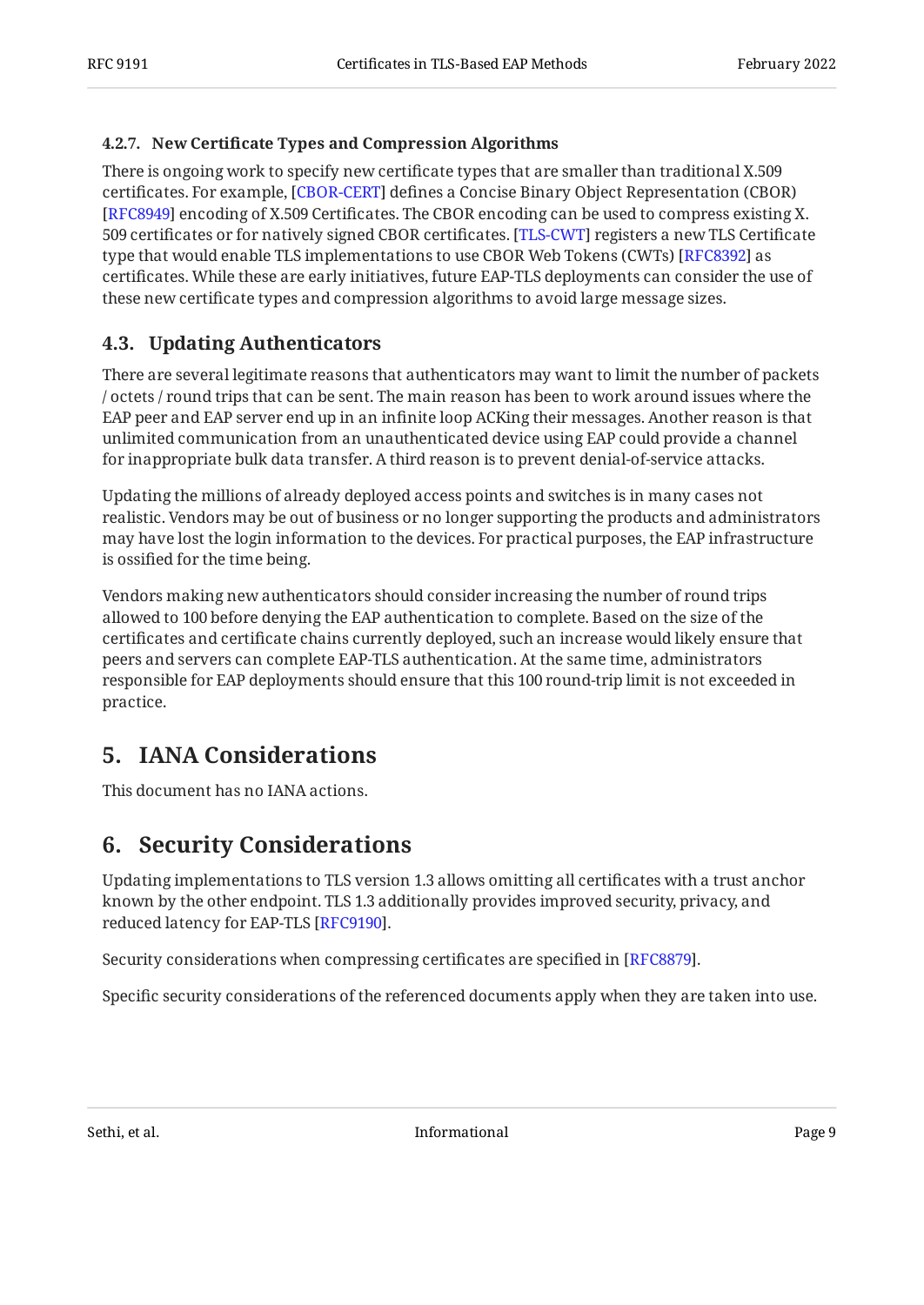### <span id="page-9-1"></span><span id="page-9-0"></span>**[7. References](#page-9-0)**

#### **[7.1. Normative References](#page-9-1)**

- <span id="page-9-11"></span>**[RFC2119]** Bradner, S., "Key words for use in RFCs to Indicate Requirement Levels", BCP 14, RFC 2119, DOI 10.17487/RFC2119, March 1997, [<https://www.rfc-editor.org/info/](https://www.rfc-editor.org/info/rfc2119) . [rfc2119](https://www.rfc-editor.org/info/rfc2119)>
- <span id="page-9-3"></span>**[RFC3748]** Aboba, B., Blunk, L., Vollbrecht, J., Carlson, J., and H. Levkowetz, Ed., "Extensible Authentication Protocol (EAP)", RFC 3748, DOI 10.17487/RFC3748, June 2004, . [<https://www.rfc-editor.org/info/rfc3748](https://www.rfc-editor.org/info/rfc3748)>
- <span id="page-9-8"></span>**[RFC4851]** Cam-Winget, N., McGrew, D., Salowey, J., and H. Zhou, "The Flexible (EAP-FAST)", RFC 4851, DOI 10.17487/RFC4851, May 2007, [<https://www.rfc-](https://www.rfc-editor.org/info/rfc4851). [editor.org/info/rfc4851](https://www.rfc-editor.org/info/rfc4851)> Authentication via Secure Tunneling Extensible Authentication Protocol Method
- <span id="page-9-4"></span>**[RFC5216]** Simon, D., Aboba, B., and R. Hurst, "The EAP-TLS Authentication Protocol", RFC 5216, DOI 10.17487/RFC5216, March 2008, [<https://www.rfc-editor.org/info/](https://www.rfc-editor.org/info/rfc5216) . [rfc5216](https://www.rfc-editor.org/info/rfc5216)>
- <span id="page-9-7"></span>**[RFC5280]** Cooper, D., Santesson, S., Farrell, S., Boeyen, S., Housley, R., and W. Polk, "Internet Profile", RFC 5280, DOI 10.17487/RFC5280, May 2008, [<https://www.rfc-editor.org/](https://www.rfc-editor.org/info/rfc5280) . [info/rfc5280>](https://www.rfc-editor.org/info/rfc5280) X.509 Public Key Infrastructure Certificate and Certificate Revocation List (CRL)
- <span id="page-9-9"></span>**[RFC5281]** Funk, P. and S. Blake-Wilson, "Extensible Authentication Protocol Tunneled , Transport Layer Security Authenticated Protocol Version 0 (EAP-TTLSv0)" RFC 5281, DOI 10.17487/RFC5281, August 2008, [<https://www.rfc-editor.org/info/](https://www.rfc-editor.org/info/rfc5281) . [rfc5281](https://www.rfc-editor.org/info/rfc5281)>
- <span id="page-9-10"></span>**[RFC7170]** Zhou, H., Cam-Winget, N., Salowey, J., and S. Hanna, "Tunnel Extensible Authentication Protocol (TEAP) Version 1", RFC 7170, DOI 10.17487/RFC7170, May 2014, <https://www.rfc-editor.org/info/rfc7170>.
- <span id="page-9-12"></span>**[RFC8174]** Leiba, B., "Ambiguity of Uppercase vs Lowercase in RFC 2119 Key Words", BCP 14, RFC 8174, DOI 10.17487/RFC8174, May 2017, <[https://www.rfc-editor.org/info/](https://www.rfc-editor.org/info/rfc8174) . [rfc8174](https://www.rfc-editor.org/info/rfc8174)>
- <span id="page-9-6"></span>**[RFC8446]** Rescorla, E., "The Transport Layer Security (TLS) Protocol Version 1.3", RFC 8446, DOI 10.17487/RFC8446, August 2018, <https://www.rfc-editor.org/info/rfc8446>.
- <span id="page-9-5"></span>**[RFC9190]** Preuß Mattsson, J. and M. Sethi, "EAP-TLS 1.3: Using the Extensible Authentication Protocol with TLS 1.3", RFC 9190, DOI 10.17487/RFC9190, February 2022, <[https://www.rfc-editor.org/rfc/rfc9190>](https://www.rfc-editor.org/rfc/rfc9190).

### <span id="page-9-2"></span>**[7.2. Informative References](#page-9-2)**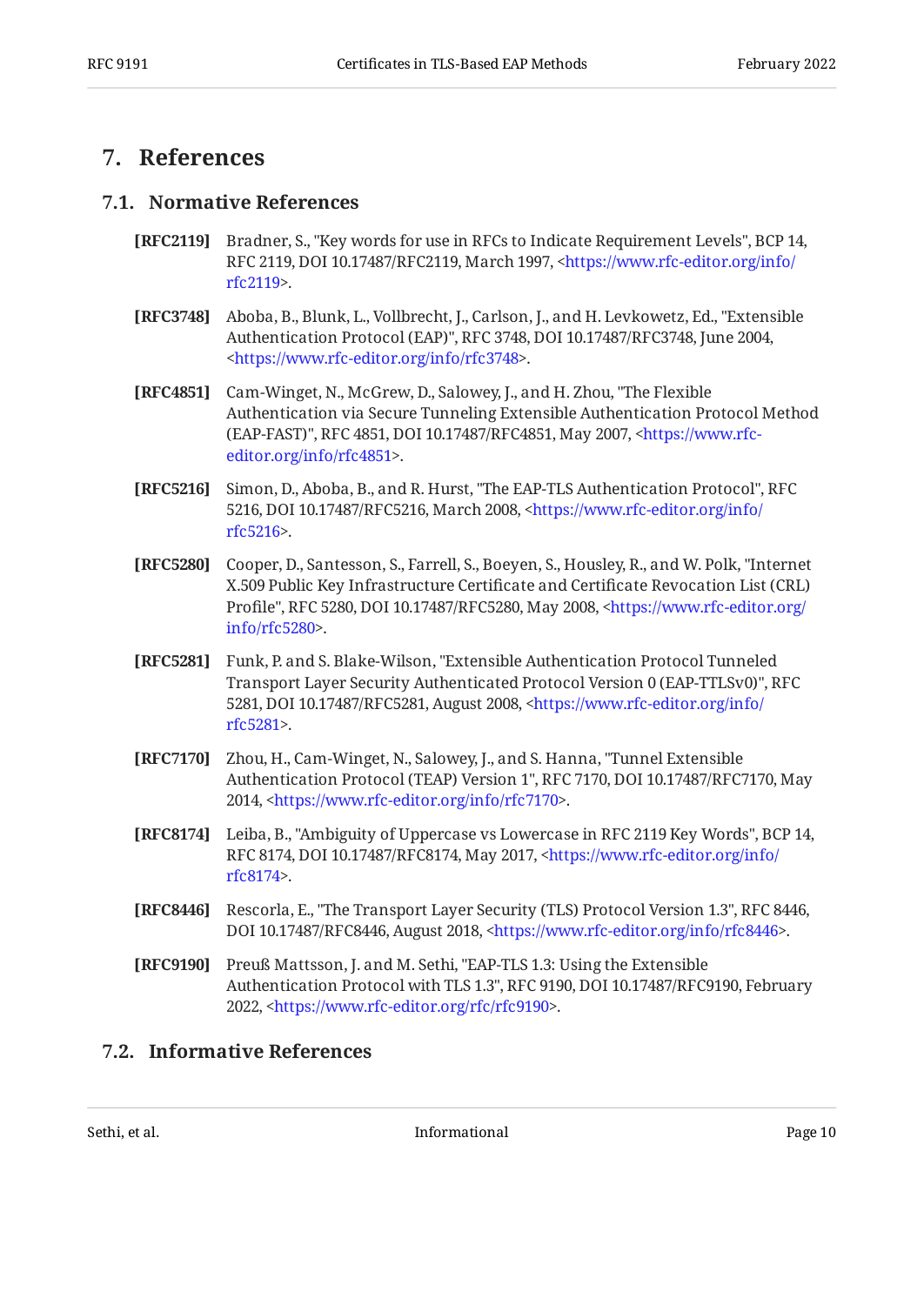<span id="page-10-10"></span><span id="page-10-8"></span><span id="page-10-6"></span><span id="page-10-5"></span><span id="page-10-2"></span><span id="page-10-1"></span><span id="page-10-0"></span>

| [CBOR-CERT]   | Raza, S., Höglund, J., Selander, G., Preuß Mattsson, J., and M. Furuhed, "CBOR<br>Encoded X.509 Certificates (C509 Certificates)", Work in Progress, Internet-Draft,<br>draft-mattsson-cose-cbor-cert-compress-08, 22 February 2021, <https: <br="">datatracker.ietf.org/doc/html/draft-mattsson-cose-cbor-cert-compress-08&gt;.</https:> |
|---------------|-------------------------------------------------------------------------------------------------------------------------------------------------------------------------------------------------------------------------------------------------------------------------------------------------------------------------------------------|
| [cTLS]        | Rescorla, E., Barnes, R., and H. Tschofenig, "Compact TLS 1.3", Work in Progress,<br>Internet-Draft, draft-ietf-tls-ctls-04, 25 October 2021, <https: <br="" datatracker.ietf.org="">doc/html/draft-ietf-tls-ctls-04&gt;.</https:>                                                                                                        |
| [IEEE-802.1X] | IEEE, "IEEE Standard for Local and Metropolitan Area NNetworks--Port-Based<br>Network Access Control", DOI 10.1109/IEEESTD.2020.9018454, IEEE Standard<br>802.1X-2020, February 2020, <https: 10.1109="" doi.org="" ieeestd.2020.9018454="">.</https:>                                                                                    |
| [PEAP]        | Microsoft Corporation, "[MS-PEAP]: Protected Extensible Authentication<br>Protocol (PEAP)", June 2021.                                                                                                                                                                                                                                    |
| [RFC2865]     | Rigney, C., Willens, S., Rubens, A., and W. Simpson, "Remote Authentication Dial<br>In User Service (RADIUS)", RFC 2865, DOI 10.17487/RFC2865, June 2000, <https: <br="">www.rfc-editor.org/info/rfc2865&gt;.</https:>                                                                                                                    |
| [RFC5246]     | Dierks, T. and E. Rescorla, "The Transport Layer Security (TLS) Protocol Version<br>1.2", RFC 5246, DOI 10.17487/RFC5246, August 2008, <https: <br="" www.rfc-editor.org="">info/rfc5246</https:>                                                                                                                                         |
| [RFC6066]     | Eastlake 3rd, D., "Transport Layer Security (TLS) Extensions: Extension<br>Definitions", RFC 6066, DOI 10.17487/RFC6066, January 2011, <https: www.rfc-<br="">editor.org/info/rfc6066&gt;.</https:>                                                                                                                                       |
| [RFC6090]     | McGrew, D., Igoe, K., and M. Salter, "Fundamental Elliptic Curve Cryptography<br>Algorithms", RFC 6090, DOI 10.17487/RFC6090, February 2011, <https: www.rfc-<br="">editor.org/info/rfc6090&gt;.</https:>                                                                                                                                 |
| [RFC7250]     | Wouters, P., Ed., Tschofenig, H., Ed., Gilmore, J., Weiler, S., and T. Kivinen, "Using<br>Raw Public Keys in Transport Layer Security (TLS) and Datagram Transport<br>Layer Security (DTLS)", RFC 7250, DOI 10.17487/RFC7250, June 2014, <https: <br="">www.rfc-editor.org/info/rfc7250&gt;.</https:>                                     |
| [RFC7924]     | Santesson, S. and H. Tschofenig, "Transport Layer Security (TLS) Cached<br>Information Extension", RFC 7924, DOI 10.17487/RFC7924, July 2016, <https: <br="">www.rfc-editor.org/info/rfc7924&gt;.</https:>                                                                                                                                |
| [RFC8032]     | Josefsson, S. and I. Liusvaara, "Edwards-Curve Digital Signature Algorithm<br>(EdDSA)", RFC 8032, DOI 10.17487/RFC8032, January 2017, <https: www.rfc-<br="">editor.org/info/rfc8032&gt;.</https:>                                                                                                                                        |
| [RFC8392]     | Jones, M., Wahlstroem, E., Erdtman, S., and H. Tschofenig, "CBOR Web Token<br>(CWT)", RFC 8392, DOI 10.17487/RFC8392, May 2018, <https: <br="" www.rfc-editor.org="">info/rfc8392&gt;.</https:>                                                                                                                                           |
|               |                                                                                                                                                                                                                                                                                                                                           |

<span id="page-10-11"></span><span id="page-10-9"></span><span id="page-10-7"></span><span id="page-10-4"></span><span id="page-10-3"></span>